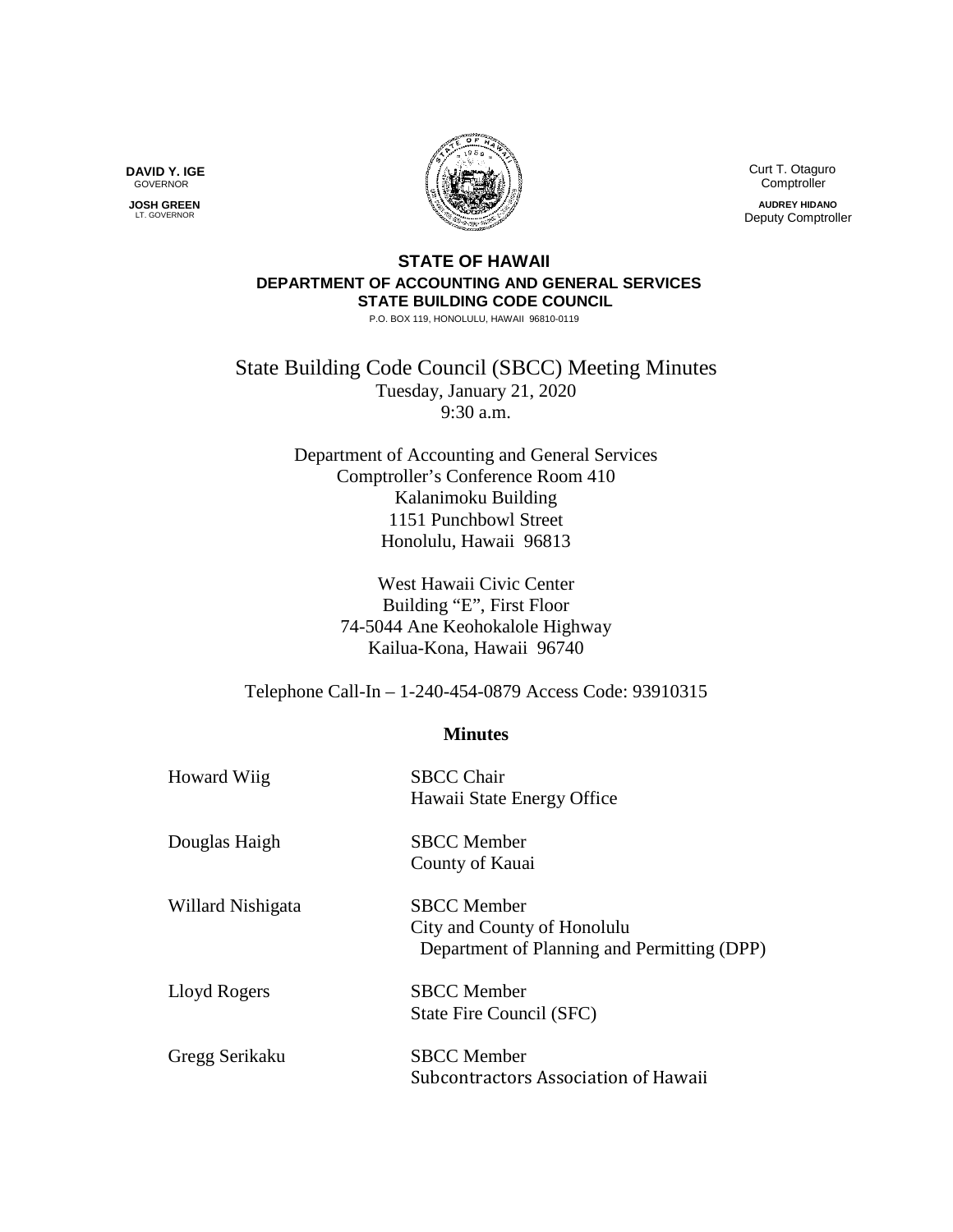| <b>State Building Code Council</b><br>Minutes-January 21, 2020<br>Page 2 of 6 |                                                                                                |
|-------------------------------------------------------------------------------|------------------------------------------------------------------------------------------------|
| Neal Tanaka (phone in)                                                        | <b>SBCC</b> Member<br>Hawaii County Department of Public Works                                 |
| Glen Ueno                                                                     | <b>SBCC</b> Member<br>County of Maui                                                           |
| <b>Tyler Dillon</b>                                                           | <b>SBCC Vice Chair</b><br>General Contractors Association (GCA) of Hawaii                      |
| <b>Richard Myers</b>                                                          | <b>SBCC</b> Member<br>American Institute of Architects (AIA)                                   |
| <b>Members Not Present:</b>                                                   |                                                                                                |
| Lyle Carden                                                                   | <b>SBCC</b> Member<br>Structural Engineers Association of Hawaii<br>(SEAOH)                    |
| Dennis Mendoza                                                                | <b>SBCC</b> Member<br>Department of Labor and Industrial Relations<br>Elevator Division (DLIR) |
| <b>Other Attendees</b>                                                        |                                                                                                |
| Sehun Nakama                                                                  | Hawaii Energy                                                                                  |
| Kika Bukoski                                                                  | Plumbers and Fitters Local 675                                                                 |
| Nani Medeiros                                                                 | Home Aid Hawaii                                                                                |
| <b>Randall Moudy</b>                                                          | Lendlease                                                                                      |
| Gino Soquena                                                                  | Hawaii Building and Construction Trades Council                                                |
| Stella Kam                                                                    | Department of the Attorney General                                                             |
| Michele Adolpho                                                               | American Council of Engineering Companies of<br>Hawaii (ACECH)                                 |
| <b>Susan Scott</b>                                                            | Home Aid Hawaii                                                                                |
| Gail Suzuki-Jones                                                             | Hawaii State Energy Office                                                                     |
| Gary Lum                                                                      | <b>SFC</b>                                                                                     |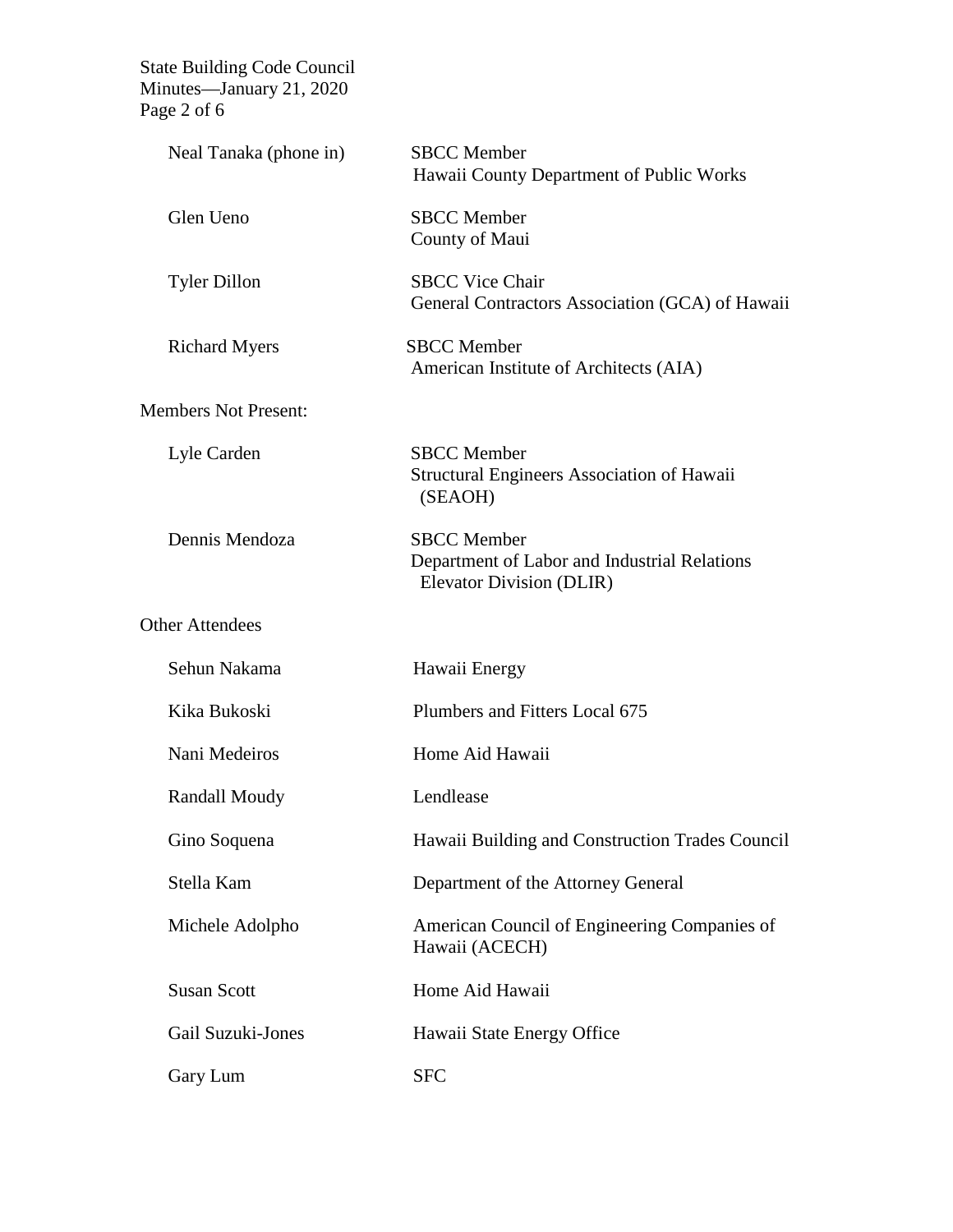State Building Code Council Minutes—January 21, 2020 Page 3 of 6

- 1. Call to Order: the Vice Chair called the meeting to order at 9:31 a.m.
- 2. Introductions and Public Comments
	- a. Michele Adolpho from ACECH stated she was attending the meeting to determine how the ACECH could support the SBCC*.*
	- b. Nani Medeiros from Home Aid Hawaii described the efforts by her agency to resolve the Hawaii housing crises and homelessness. Ms. Medeiros discussed the Kauhale initiative where Home Aid Hawaii plans to construct tiny homes in Kalaeloa with pro bono assistance from local building contractors. She requested guidance from SBCC members on the appropriate building codes the project should follow.
- 3. Review and approval of the minutes of the December 17, 2019 meeting.

**Motion:** Member Haigh motioned to approve the December 17, 2019 meeting minutes. The motion was seconded by member Nishigata and unanimously approved.

4. Election of SBCC Chair/Vice Chair

Member Dillon nominated member Haigh as the SBCC Chair. Member Rogers nominated Chair Wiig for another term as the SBCC Chair. The record of votes:

| Wiig as SBCC Chair | Haigh as SBCC Chair |
|--------------------|---------------------|
| Wiig               | Dillon              |
| Serikaku           | Nishigata           |
| Rogers             | Ueno                |
| <b>Myers</b>       | Tanaka              |
| Haigh              |                     |
| Results: 5         | Results: 4          |

Member Dillon was reelected unanimously as the SBCC Vice Chair.

- 5. Updates from the Investigative Committees:
	- a. Investigative committee for the Structural Provisions for the International Building Code (IBC) and the International Residential Code (IRC) 2018 Editions

Member Carden provided the following by email on January 21: Draft IBC amendments were sent last week to the SBCC. He is awaiting non-structural amendments to assemble the complete IBC State Building Code package. Larry Kanda from Hawaii Emergency Management Agency stated that the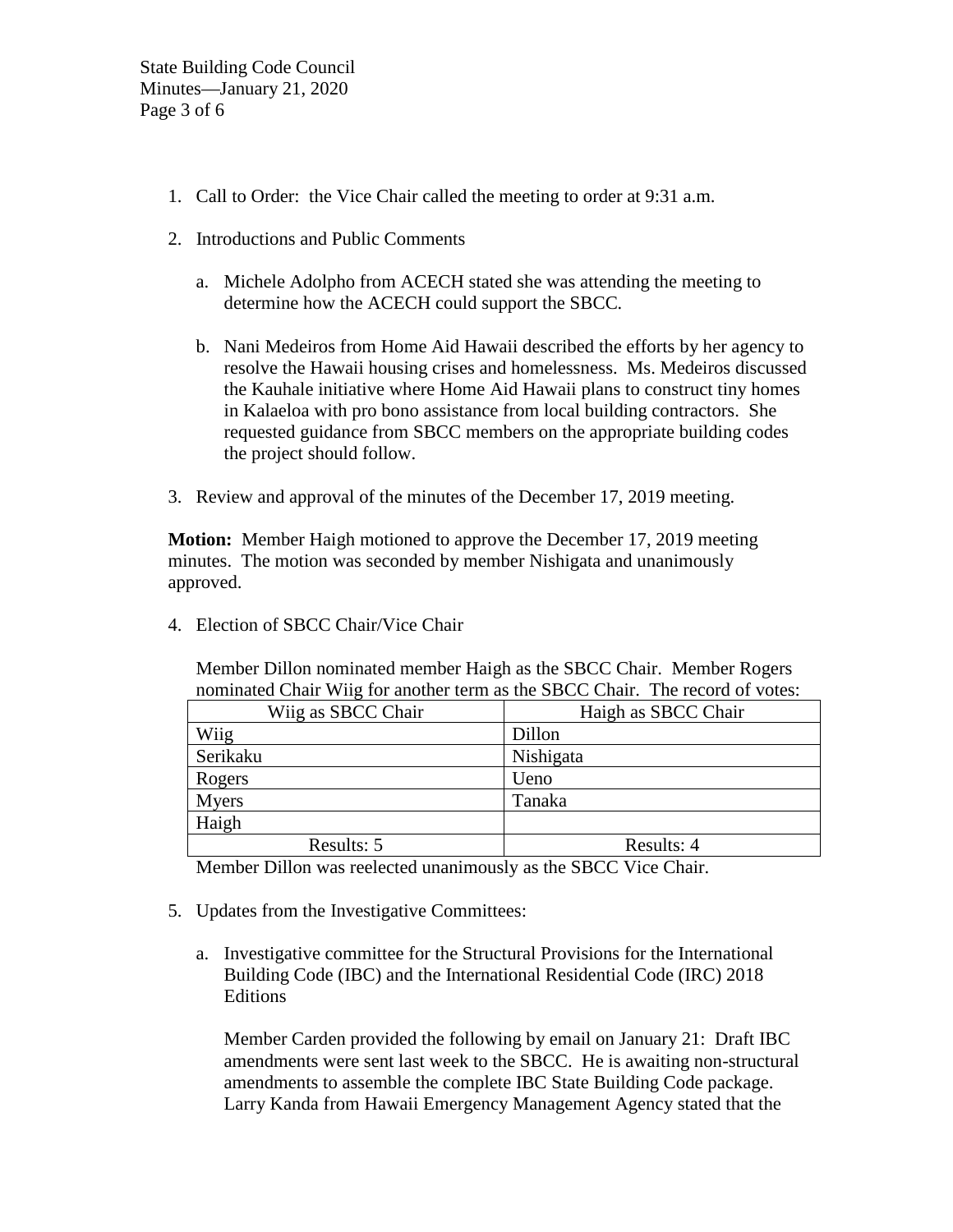SBCC's grant application is in processing but delayed due to Federal Emergency Management Agency (FEMA) priority in Puerto Rico. Mr. Kanda believes the SBCC will receive a response in March.

b. Investigative committee for the Non-Structural Provisions of the IBC and the IRC 2018 Editions

Member Myers stated he continues to work on non-structural provisions for 2018 and a major topic of his concern pertains to Chapter 4 – high-rise buildings for medical occupancies and hazardous materials facilities.

c. Investigative committee for the International Energy Conservation Code (IECC) 2018 Edition

Chair Wiig stated the Hawaii State Energy Office will provide training on energy modelling in March with collaboration from Kolderup Consulting.

d. Investigative committee for the Uniform Plumbing Code (UPC) 2018 Edition

Member Serikaku stated that the investigative committee met and representatives from Honolulu and Kauai counties opposed a few amendments. Member Serikaku is considering including the amendments in an appendix.

e. Investigative committee for the Green Code 2018 Edition

There was no update.

f. Investigative committee for the Mechanical Code

There was no update.

g. Investigative committee for the State Fire Code (National Fire Protection Association 1 Fire Code 2018 Edition)

Gary Lum from the SFC stated the Hawaii amendment package was returned from clerical staff after editing and the SFC will submit the package to the Hawaii Small Business Regulatory Review Board. Input from the State Attorney General is still pending.

h. Investigative committee for the Energy Efficiency Code Coordination

Sehun Nakama from Hawaii Energy stated the next meeting will be held February 4 featuring Jennifer Baker from Hawaiian Electric Company as a guest speaker.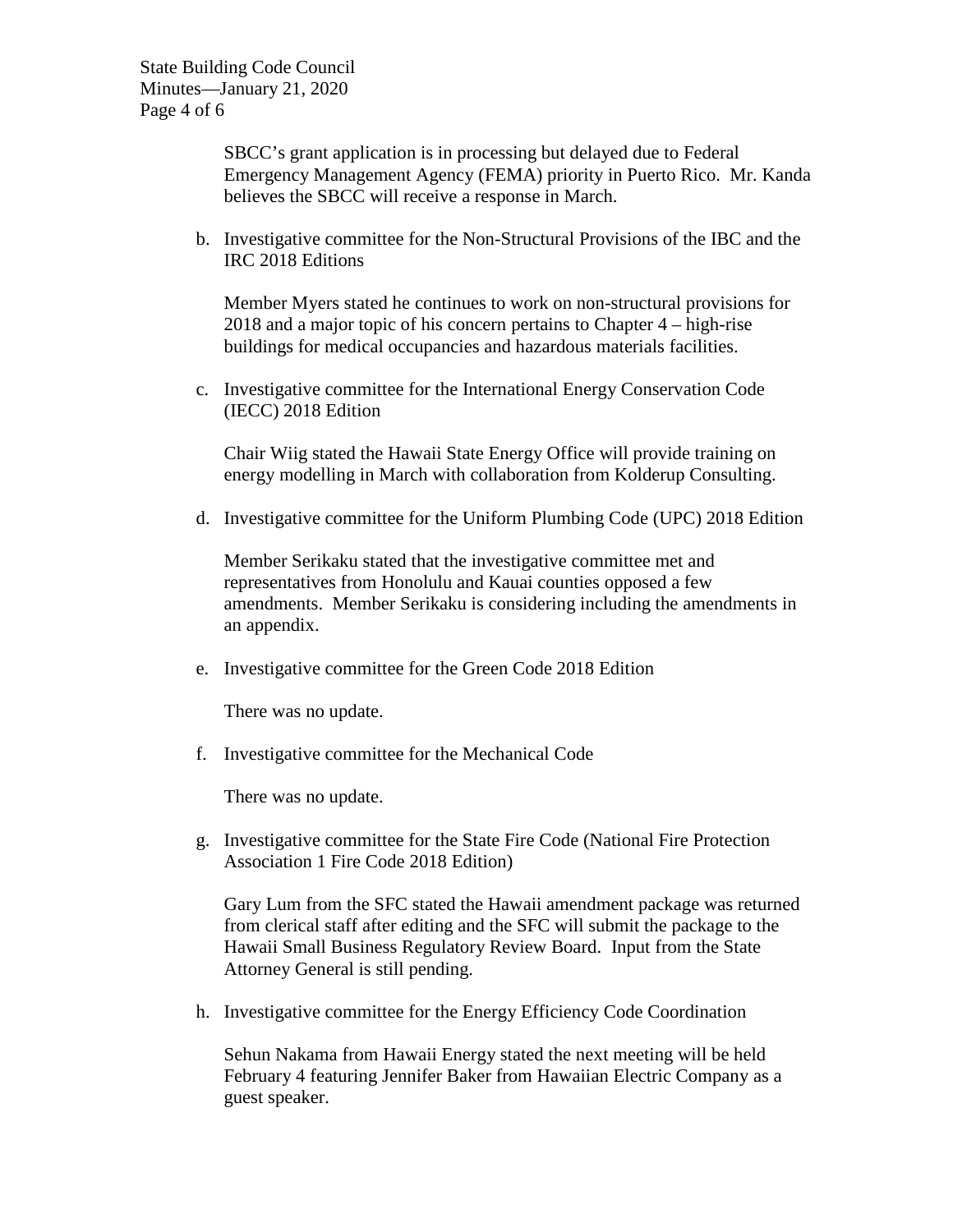State Building Code Council Minutes—January 21, 2020 Page 5 of 6

i. Investigative committee for the State Elevator Code

There was no update.

j. Investigative committee for the International Existing Building Code 2018 Edition

Member Carden provided the following by email on January 21: the committee is still working on a few IEBC amendments. Member Carden expressed desire for closer collaboration with Honolulu DPP to coordinate and bring forward some of their 2012 amendments, so that Honolulu DPP won't need to amend for next cycle if the 2012 amendments are appropriate for the State Building Code.

k. Investigative committee for Boiler and Pressure Vessels

There was no update.

l. Investigative committee on Health Care Facility Guidelines

Member Dillon stated the proposed support letter of recommendations by the SBCC is still pending and the committee is seeking input from industry professionals. The committee's next meeting is in February and member Dillon should have an update for the March SBCC meeting.

6. Update on communication and training

In March there will be training offered to Honolulu County personnel regarding the 2015 IBC/IRC. Member Tanaka requested space at the training event for Hawaii County personnel.

7. 2020 Legislation

Members discussed advantages and disadvantages of House Bill (HB) 1933 and Senate Bill (SB) 2026, which propose abolishing the SBCC. Members admitted the code adoption process is prolonged due to the lack financial resources appropriated to the SBCC. Members also suggested support for these bills maybe apposite because a FEMA grant could be obtained to fund a private contractor to adopt and amend building codes. Randall Moudy from Lendlease expressed his appreciation for the effort of the SBCC because he is required to communicate the correct set of building codes to his employer and its contractors.

8. Update on county and state adoption of building codes